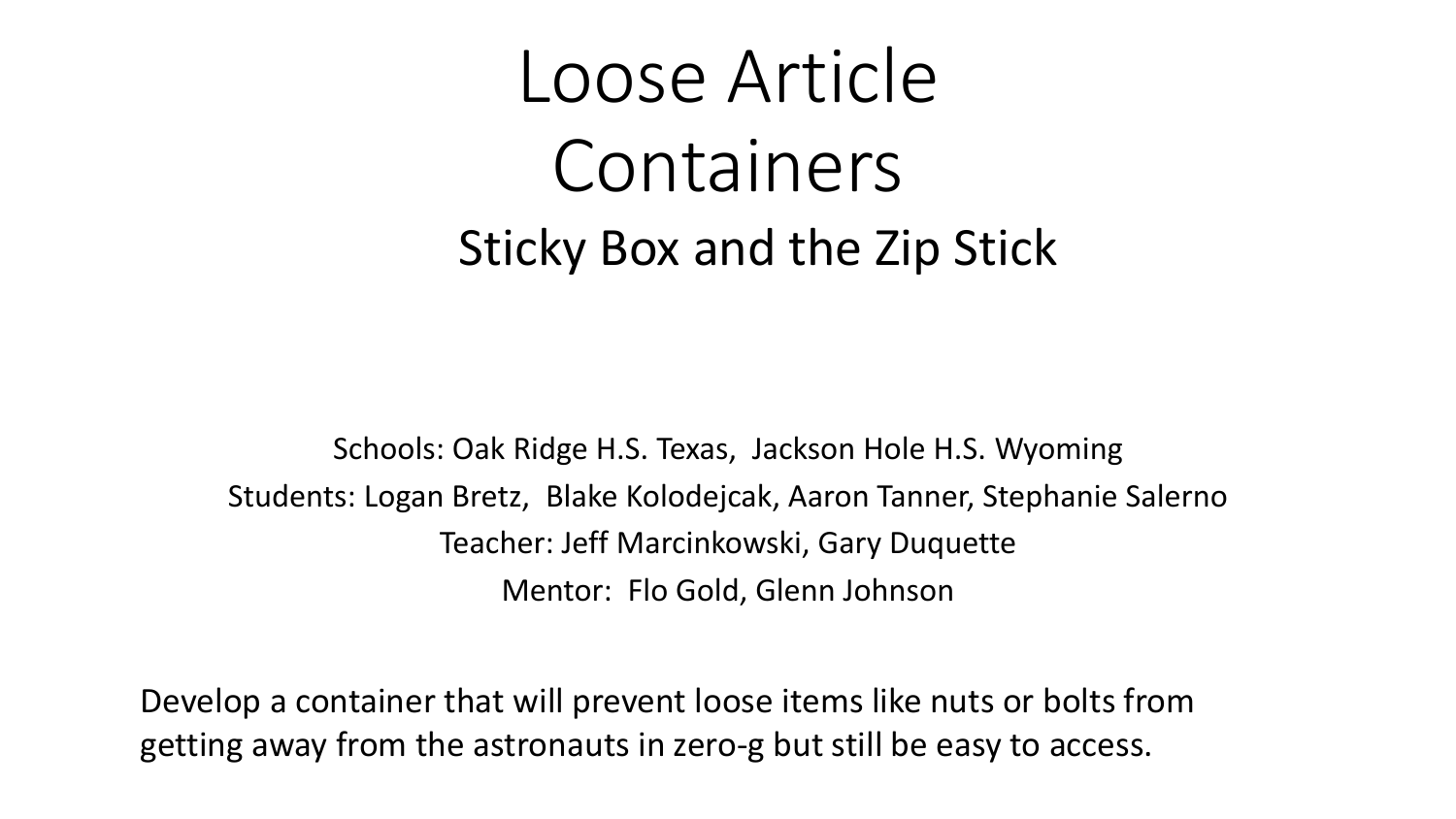## Problem:

- Imagine a ziplock bag of M&M's in zero-g. All the candies are floating around in the bag. When the bag is opened, the action of the bag pushes the candies out toward your face. These could now be accidentally inhaled or smaller pieces could get into your eyes. These are daily difficulties on orbit.
- Keeping track of small loose items like nuts and bolts in zero-g can be difficult. Losing them during maintenance could prevent the equipment from working so science or functionality could be lost. Although Velcro, zippers, pouches, zip lock bags, and occasionally magnets can be helpful but doesn't solve all the problems for all people.
- Nuts and bolts can be purchased that stay with a panel when unscrewed—these are called captive fasteners because they are contained on the hardware. Captive fasteners are required for equipment that has planned maintenance. Occasionally astronauts are asked to do repairs to equipment that wasn't suppose to fail and doesn't have captive fasteners. So when doing maintenance on equipment with loose screws, crew will often double up some tape and stick loose items on it to prevent them from floating away. This is a great temporary solution but sometimes also attracts hair floating past or stick to the clothes when bumped.
- Just about every garage or work shop has slightly different tools to match the owner's needs and style. One person's invaluable tool is a different person's junk. This is why it is important to have a variety of options available for astronauts to containing their stuff.



ISS025E007584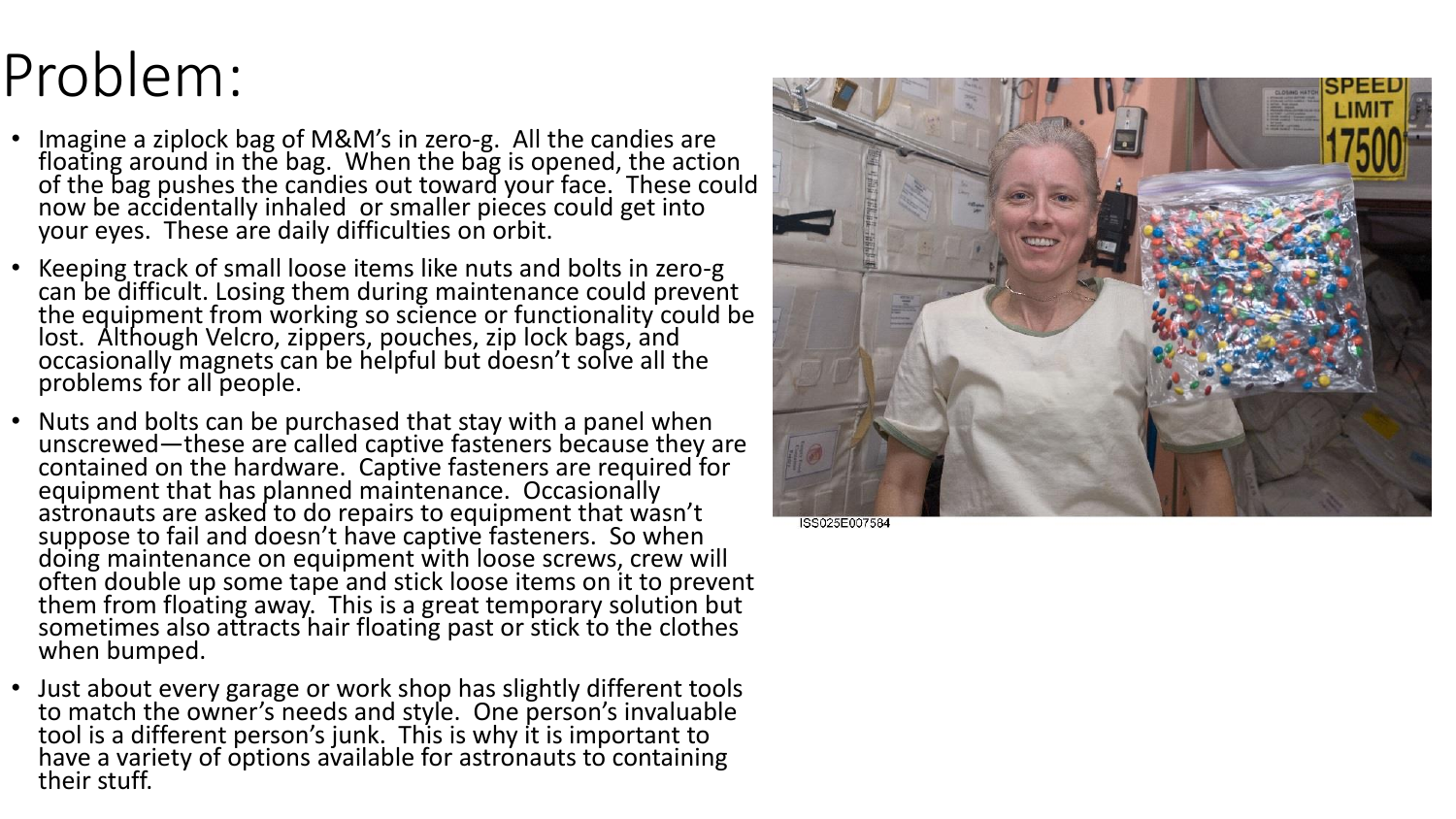Sticky BOX—rigid box with double sided tape on the inside to keep loose objects from floating away. The cover keeps dust out but allows for visibility inside. Magnetic latch allows for one handed placement and retrieval of items.





When the double sided tape is over used, it is replaceable with on orbit supply of tape or the crew can throw it away and we send up a new one.

The original design concerned me because it was a rigid box and we don't normally fly rigid boxes because they take up more space and can hurt when bumped into. Once Logan and Blake convinced me of the value of their design, I showed it to one of the astronauts who had the same concern as I did but was also convinced of the value after examination. After a few iterations of hearing good suggestions from astronauts and engineers we came up with a simple, good design.